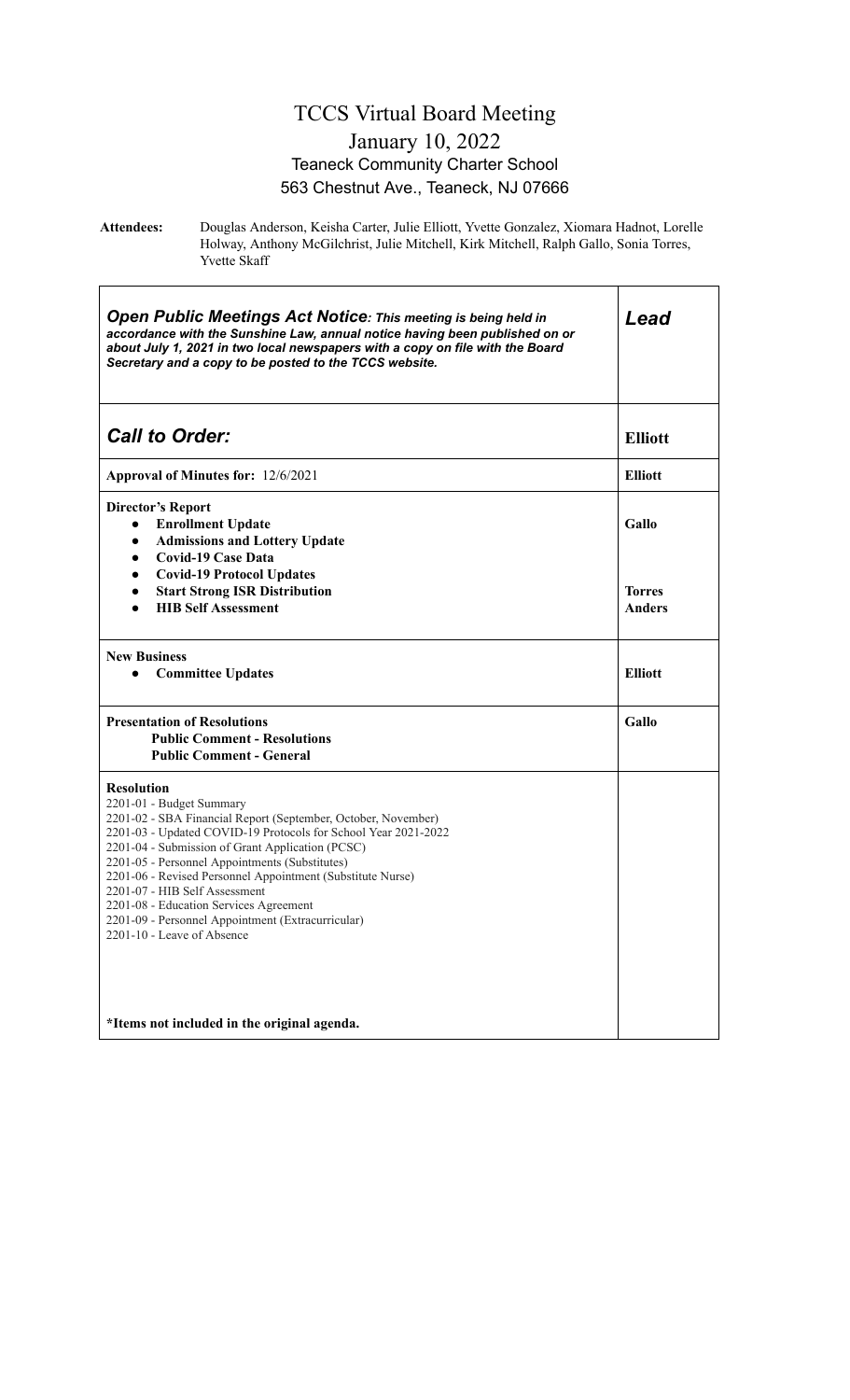# **TCCS Board Meeting January 10, 2022** *Resolution 2201-01 Budget Summary*

**BE IT RESOLVED, that the Budget Summary for December 7, 2021 - January 10, 2022 (total amount \$230,458.15) be approved.**

| Moved by:      |            | <b>Seconded By:</b> |               |            |                |                    |            |                |
|----------------|------------|---------------------|---------------|------------|----------------|--------------------|------------|----------------|
| <b>Vote</b>    |            |                     |               |            |                |                    |            |                |
|                | <b>Yes</b> | N <sub>0</sub>      |               | <b>Yes</b> | N <sub>0</sub> |                    | <b>Yes</b> | N <sub>0</sub> |
| Anderson       |            |                     | Gonzalez      |            |                | <b>McGilchrist</b> |            |                |
| Carter         |            |                     | Hadnot        |            |                | J. Mitchell        |            |                |
| <b>Elliott</b> |            |                     | <b>Holway</b> |            |                | K. Mitchell        |            |                |

| <b>Resolution Carried:</b> | Yes |  |
|----------------------------|-----|--|
|----------------------------|-----|--|

**Date:\_\_\_\_\_\_\_\_\_\_\_\_\_\_\_\_\_\_\_\_\_\_\_\_\_\_\_\_\_\_\_\_\_\_\_\_\_\_**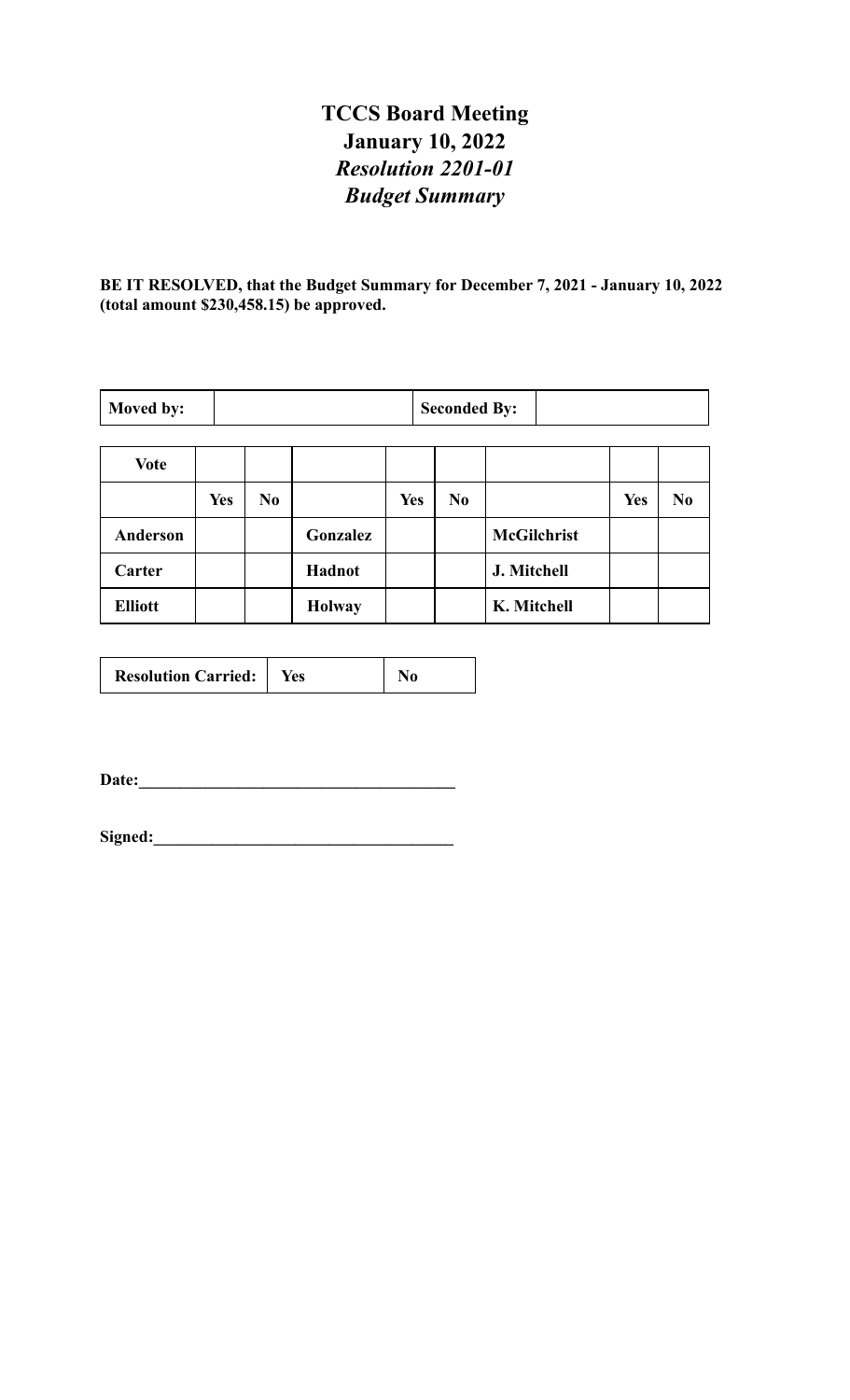# **TCCS Board Meeting January 10, 2022** *Resolution 2201-02 SBA Financial Reports (September, October, November 2021)*

**BE IT RESOLVED, that the Board of Trustees approve the SBA Financial Reports for September, October & November 2021.**

| Moved by:       |            | <b>Seconded By:</b> |               |            |                |                    |            |    |
|-----------------|------------|---------------------|---------------|------------|----------------|--------------------|------------|----|
| <b>Vote</b>     |            |                     |               |            |                |                    |            |    |
|                 | <b>Yes</b> | N <sub>0</sub>      |               | <b>Yes</b> | N <sub>0</sub> |                    | <b>Yes</b> | No |
| <b>Anderson</b> |            |                     | Gonzalez      |            |                | <b>McGilchrist</b> |            |    |
| Carter          |            |                     | Hadnot        |            |                | J. Mitchell        |            |    |
| <b>Elliott</b>  |            |                     | <b>Holway</b> |            |                | K. Mitchell        |            |    |

| <b>Resolution Carried:</b> | Yes |  |
|----------------------------|-----|--|
|----------------------------|-----|--|

**Date:\_\_\_\_\_\_\_\_\_\_\_\_\_\_\_\_\_\_\_\_\_\_\_\_\_\_\_\_\_\_\_\_\_\_\_\_\_\_**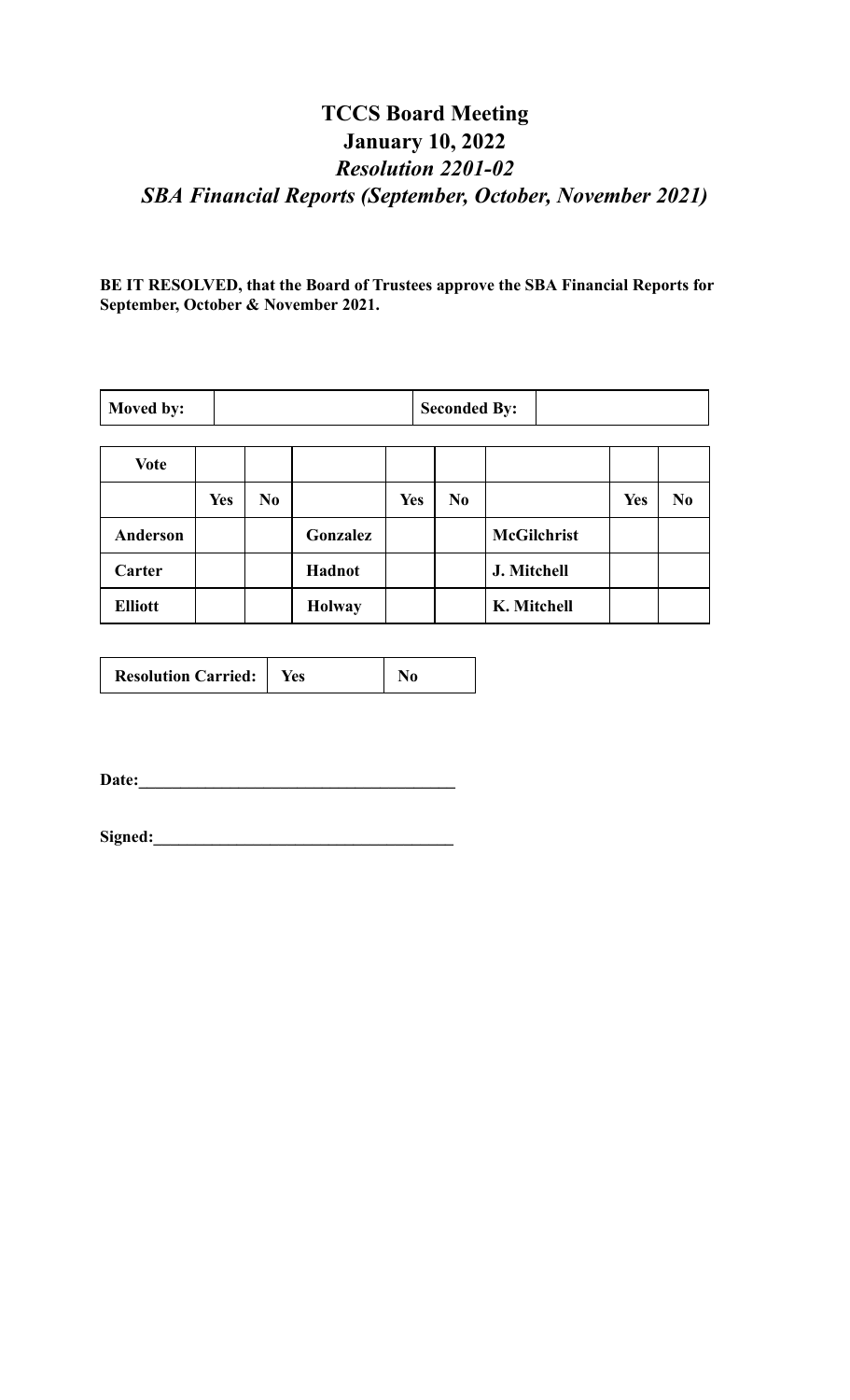# **TCCS Board Meeting January 10, 2022** *Resolution 2201-03 Updated COVID-19 Protocols for School Year 2021-2022*

**BE IT RESOLVED, that the Board of Trustees approve the attached updated COVID-19 Protocols for School Year 2021-2022.**

| Moved by:      |            | <b>Seconded By:</b> |               |            |                |                    |            |                |
|----------------|------------|---------------------|---------------|------------|----------------|--------------------|------------|----------------|
| <b>Vote</b>    |            |                     |               |            |                |                    |            |                |
|                | <b>Yes</b> | N <sub>0</sub>      |               | <b>Yes</b> | N <sub>0</sub> |                    | <b>Yes</b> | N <sub>0</sub> |
| Anderson       |            |                     | Gonzalez      |            |                | <b>McGilchrist</b> |            |                |
| Carter         |            |                     | Hadnot        |            |                | J. Mitchell        |            |                |
| <b>Elliott</b> |            |                     | <b>Holway</b> |            |                | K. Mitchell        |            |                |

| <b>Resolution Carried:</b> | Yes |  |
|----------------------------|-----|--|
|----------------------------|-----|--|

**Date:\_\_\_\_\_\_\_\_\_\_\_\_\_\_\_\_\_\_\_\_\_\_\_\_\_\_\_\_\_\_\_\_\_\_\_\_\_\_**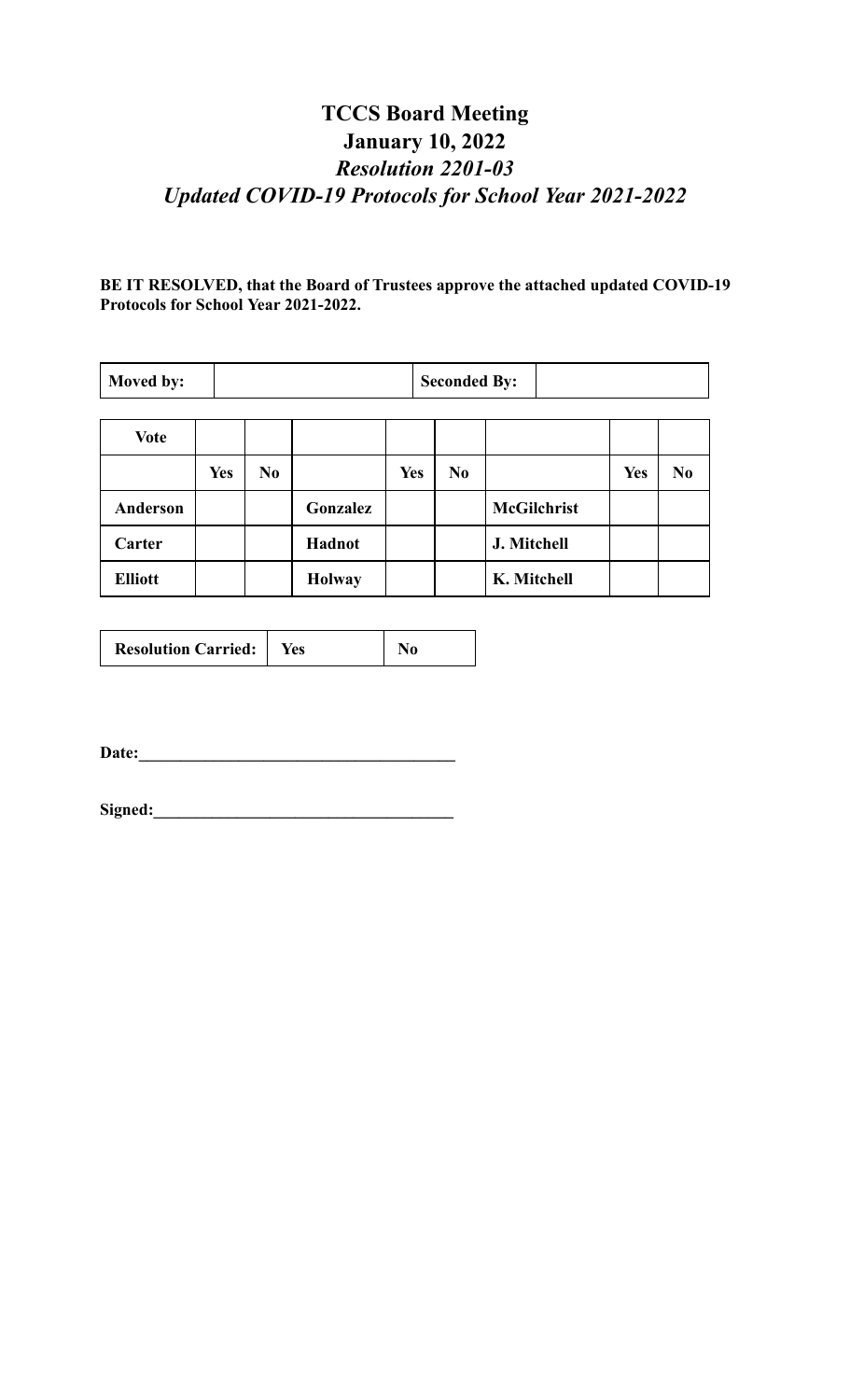# **TCCS Board Meeting January 10, 2022** *Resolution 2201-04 Submission of Grant Application (PCSC)*

**BE IT RESOLVED, that the Board of Trustees approve the submission of the Preschool and Charter Security Compliance Grant application, in the amount of \$20,000.**

| Moved by:       |            | <b>Seconded By:</b> |               |            |    |                    |            |    |
|-----------------|------------|---------------------|---------------|------------|----|--------------------|------------|----|
| <b>Vote</b>     |            |                     |               |            |    |                    |            |    |
|                 | <b>Yes</b> | N <sub>0</sub>      |               | <b>Yes</b> | No |                    | <b>Yes</b> | No |
| <b>Anderson</b> |            |                     | Gonzalez      |            |    | <b>McGilchrist</b> |            |    |
| Carter          |            |                     | Hadnot        |            |    | J. Mitchell        |            |    |
| <b>Elliott</b>  |            |                     | <b>Holway</b> |            |    | K. Mitchell        |            |    |

| <b>Resolution Carried:</b><br><b>Yes</b> |  |  |
|------------------------------------------|--|--|
|------------------------------------------|--|--|

**Date:\_\_\_\_\_\_\_\_\_\_\_\_\_\_\_\_\_\_\_\_\_\_\_\_\_\_\_\_\_\_\_\_\_\_\_\_\_\_**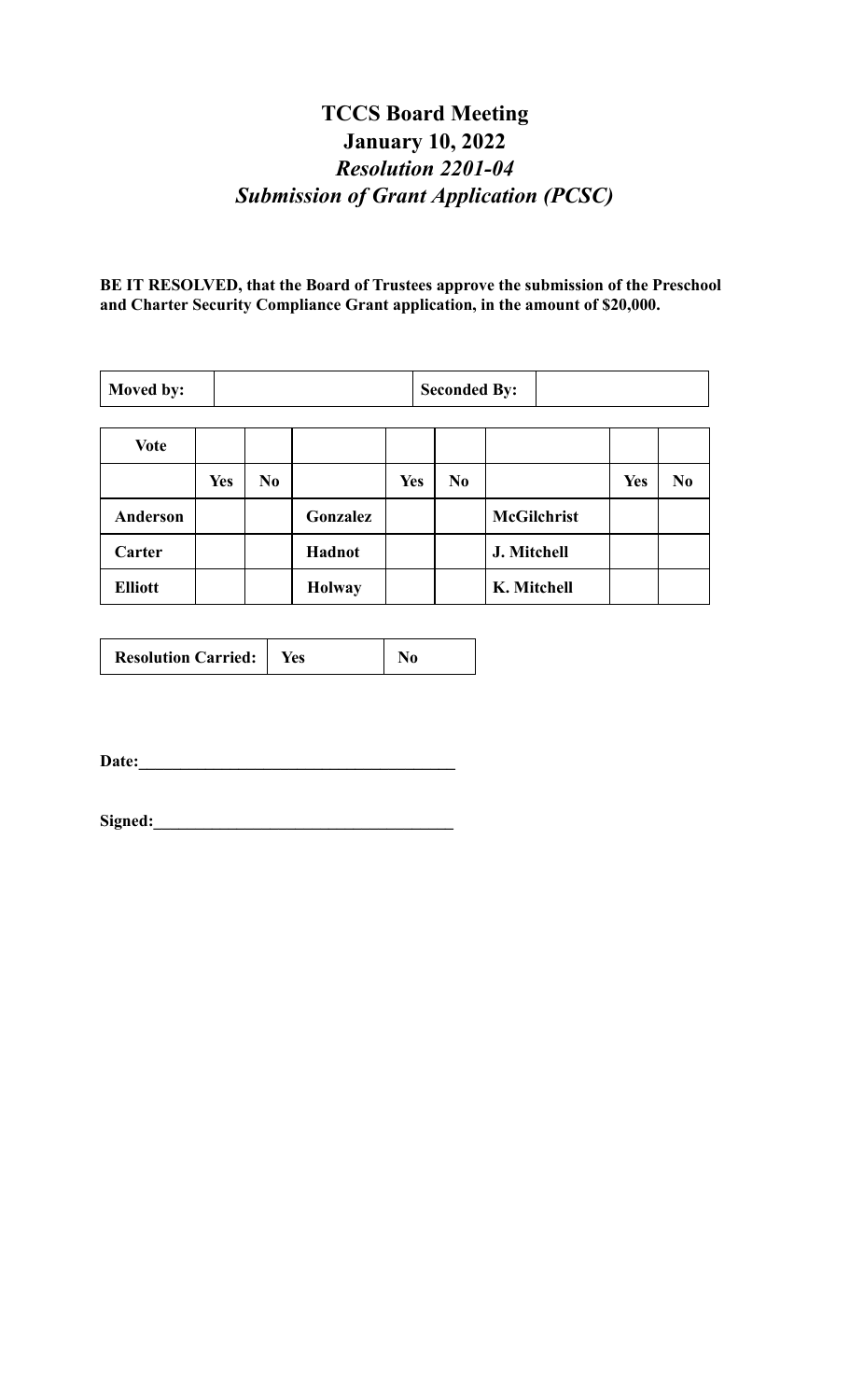# **TCCS Board Meeting January 10, 2022** *Resolution 2201-05 Personnel Appointments (Substitutes)*

**BE IT RESOLVED, that Board of Trustees approve the following appointments for the 2021-2022 school year:**

| Name(s)         | Position           | Rate        |
|-----------------|--------------------|-------------|
| Erica Miller    | Substitute Teacher | $$125$ /day |
| Stephanie Baker | Substitute Teacher | $$125$ /day |

| Moved by: |  | <b>Seconded By:</b> |  |
|-----------|--|---------------------|--|
|-----------|--|---------------------|--|

and the control of the control of the control of the control of the control of the control of the control of the

| <b>Vote</b>    |            |                |               |            |                |                    |            |                |
|----------------|------------|----------------|---------------|------------|----------------|--------------------|------------|----------------|
|                | <b>Yes</b> | N <sub>0</sub> |               | <b>Yes</b> | N <sub>0</sub> |                    | <b>Yes</b> | N <sub>0</sub> |
| Anderson       |            |                | Gonzalez      |            |                | <b>McGilchrist</b> |            |                |
| Carter         |            |                | Hadnot        |            |                | J. Mitchell        |            |                |
| <b>Elliott</b> |            |                | <b>Holway</b> |            |                | K. Mitchell        |            |                |

| <b>Resolution Carried:</b> | Yes | No |
|----------------------------|-----|----|
|----------------------------|-----|----|

**Date:\_\_\_\_\_\_\_\_\_\_\_\_\_\_\_\_\_\_\_\_\_\_\_\_\_\_\_\_\_\_\_\_\_\_\_\_\_\_**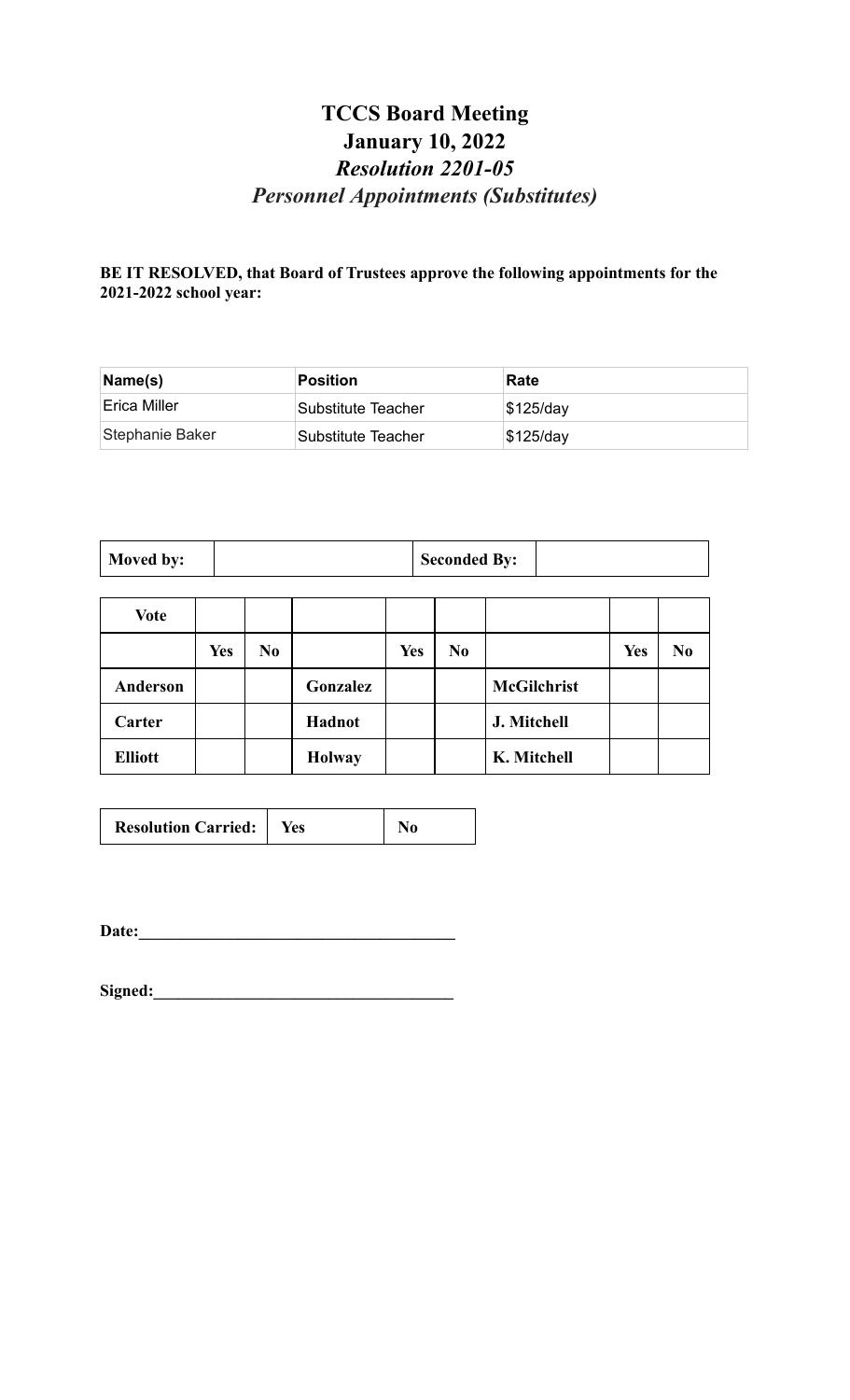## **TCCS Board Meeting January 10, 2022** *Resolution 2201-06 Revised Personnel Appointment (Substitute Nurse)*

**BE IT RESOLVED, that Board of Trustees approve the following appointment for the 2021-2022 school year (effective 12/8/21):**

| $\mathsf{Name}(\mathsf{s})$ | Position         | Rate      |
|-----------------------------|------------------|-----------|
| <b>Sherry Sansone</b>       | Substitute Nurse | \$300/day |

| Moved by: |  | <b>Seconded By:</b> |  |
|-----------|--|---------------------|--|
|-----------|--|---------------------|--|

| Vote           |            |                |               |            |                |                    |            |                |
|----------------|------------|----------------|---------------|------------|----------------|--------------------|------------|----------------|
|                | <b>Yes</b> | N <sub>0</sub> |               | <b>Yes</b> | N <sub>0</sub> |                    | <b>Yes</b> | N <sub>0</sub> |
| Anderson       |            |                | Gonzalez      |            |                | <b>McGilchrist</b> |            |                |
| Carter         |            |                | Hadnot        |            |                | J. Mitchell        |            |                |
| <b>Elliott</b> |            |                | <b>Holway</b> |            |                | K. Mitchell        |            |                |

| <b>Resolution Carried:</b>   Yes |  | $\bf No$ |
|----------------------------------|--|----------|
|----------------------------------|--|----------|

**Date:\_\_\_\_\_\_\_\_\_\_\_\_\_\_\_\_\_\_\_\_\_\_\_\_\_\_\_\_\_\_\_\_\_\_\_\_\_\_**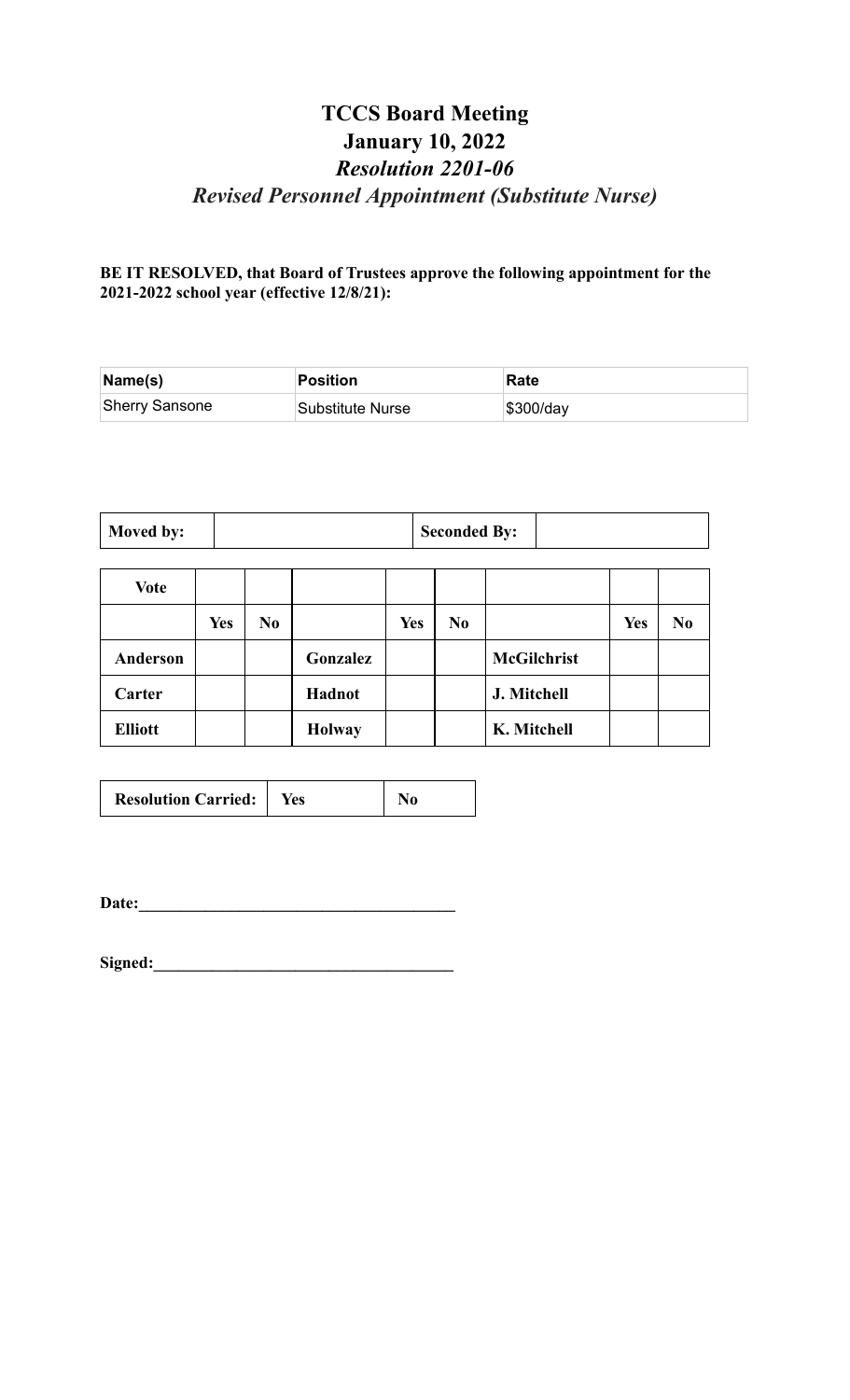# **TCCS Board Meeting January 10, 2022** *Resolution 2201-07 HIB Self Assessment*

#### **BE IT RESOLVED, that Board of Trustees approve the submission of the HIB Self Assessment for the 2020-2021 School Year.**

| Moved by: |  | <b>Seconded By:</b> |  |
|-----------|--|---------------------|--|
|-----------|--|---------------------|--|

| Vote           |            |                |               |            |     |                    |            |                |
|----------------|------------|----------------|---------------|------------|-----|--------------------|------------|----------------|
|                | <b>Yes</b> | N <sub>0</sub> |               | <b>Yes</b> | No. |                    | <b>Yes</b> | N <sub>0</sub> |
| Anderson       |            |                | Gonzalez      |            |     | <b>McGilchrist</b> |            |                |
| Carter         |            |                | Hadnot        |            |     | J. Mitchell        |            |                |
| <b>Elliott</b> |            |                | <b>Holway</b> |            |     | K. Mitchell        |            |                |

**Date:\_\_\_\_\_\_\_\_\_\_\_\_\_\_\_\_\_\_\_\_\_\_\_\_\_\_\_\_\_\_\_\_\_\_\_\_\_\_**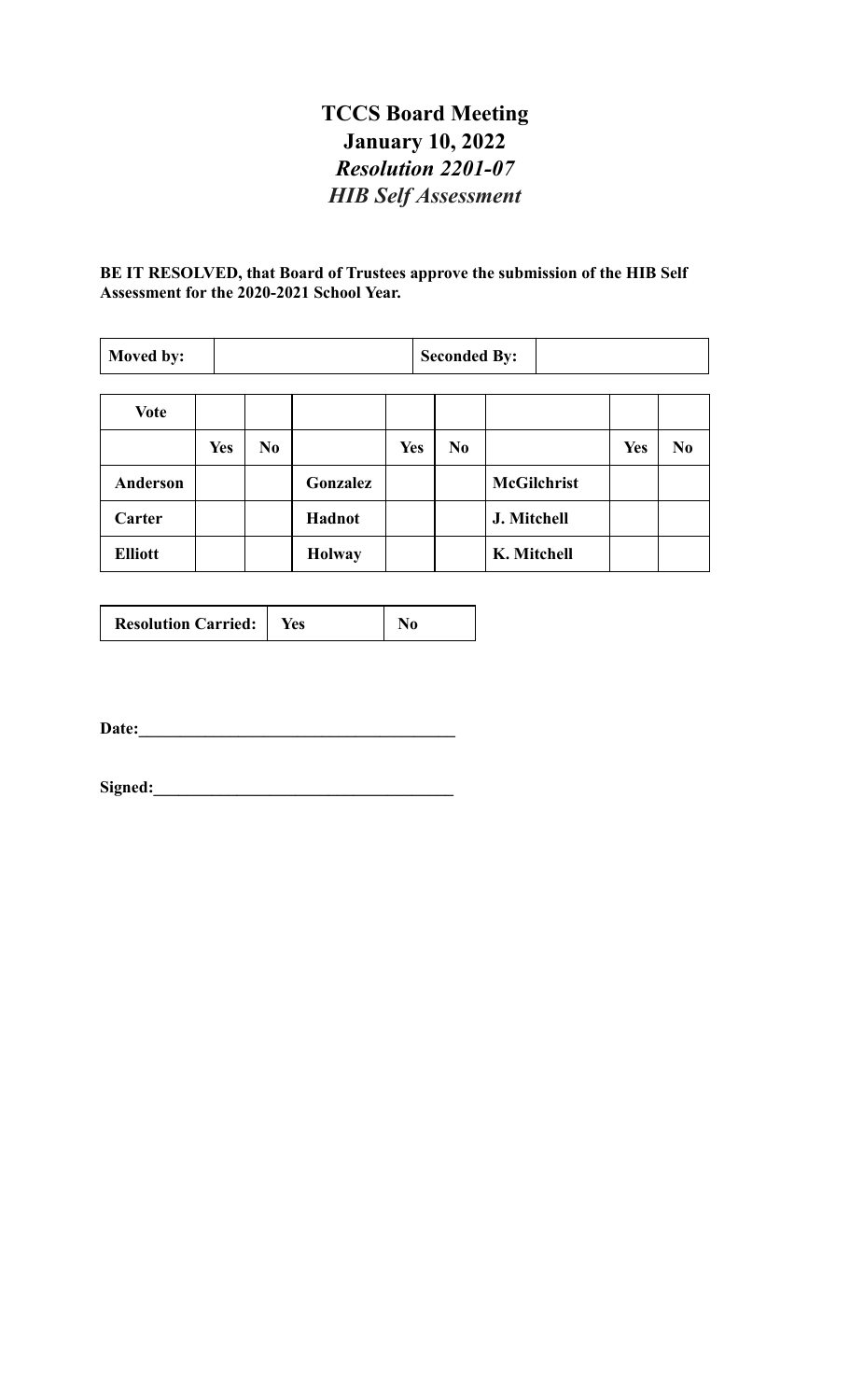## **TCCS Board Meeting January 10, 2022** *Resolution 2201-08 Education Services Agreement*

**BE IT RESOLVED, that Board of Trustees approve the attached agreement with Learn Well to provide educational services (home instruction) for the 2021-2022 school year.**

| Moved by:       |            |                |               |            | <b>Seconded By:</b> |                    |            |                |
|-----------------|------------|----------------|---------------|------------|---------------------|--------------------|------------|----------------|
| <b>Vote</b>     |            |                |               |            |                     |                    |            |                |
|                 | <b>Yes</b> | N <sub>0</sub> |               | <b>Yes</b> | N <sub>0</sub>      |                    | <b>Yes</b> | N <sub>0</sub> |
| <b>Anderson</b> |            |                | Gonzalez      |            |                     | <b>McGilchrist</b> |            |                |
| Carter          |            |                | Hadnot        |            |                     | J. Mitchell        |            |                |
| <b>Elliott</b>  |            |                | <b>Holway</b> |            |                     | K. Mitchell        |            |                |

| <b>Resolution Carried:</b> | Yes | N <sub>0</sub> |
|----------------------------|-----|----------------|
|----------------------------|-----|----------------|

**Date:\_\_\_\_\_\_\_\_\_\_\_\_\_\_\_\_\_\_\_\_\_\_\_\_\_\_\_\_\_\_\_\_\_\_\_\_\_\_**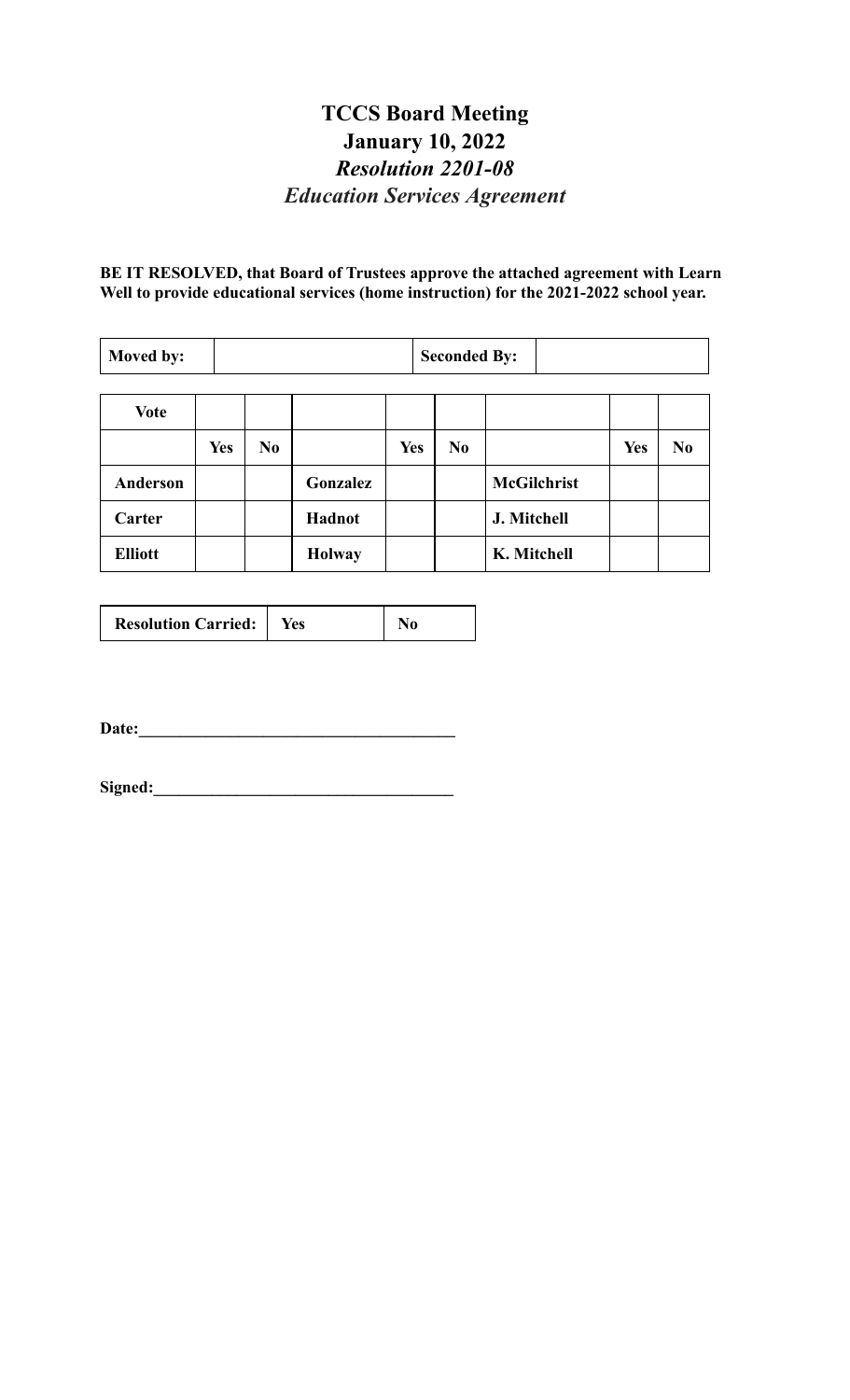## **TCCS Board Meeting January 10, 2022** *Resolution 2201-09 Personnel Appointment (Extracurricular)*

**BE IT RESOLVED, that Board of Trustees approve the following extracurricular appointment for the 2021-2022 school year:**

| <b>Name</b>       | <b>Position</b>                     | <b>Stipend</b> |
|-------------------|-------------------------------------|----------------|
| Craig Holcomb Jr. | <b>Spring Musical Stage Manager</b> | \$3000         |

|--|

| <b>Vote</b>     |            |                |               |            |                |                    |            |                |
|-----------------|------------|----------------|---------------|------------|----------------|--------------------|------------|----------------|
|                 | <b>Yes</b> | N <sub>0</sub> |               | <b>Yes</b> | N <sub>0</sub> |                    | <b>Yes</b> | N <sub>0</sub> |
| <b>Anderson</b> |            |                | Gonzalez      |            |                | <b>McGilchrist</b> |            |                |
| Carter          |            |                | Hadnot        |            |                | J. Mitchell        |            |                |
| <b>Elliott</b>  |            |                | <b>Holway</b> |            |                | K. Mitchell        |            |                |

| <b>Resolution Carried:</b>   Yes |  | $\bf N$ <sub>0</sub> |
|----------------------------------|--|----------------------|
|----------------------------------|--|----------------------|

**Date:\_\_\_\_\_\_\_\_\_\_\_\_\_\_\_\_\_\_\_\_\_\_\_\_\_\_\_\_\_\_\_\_\_\_\_\_\_\_**